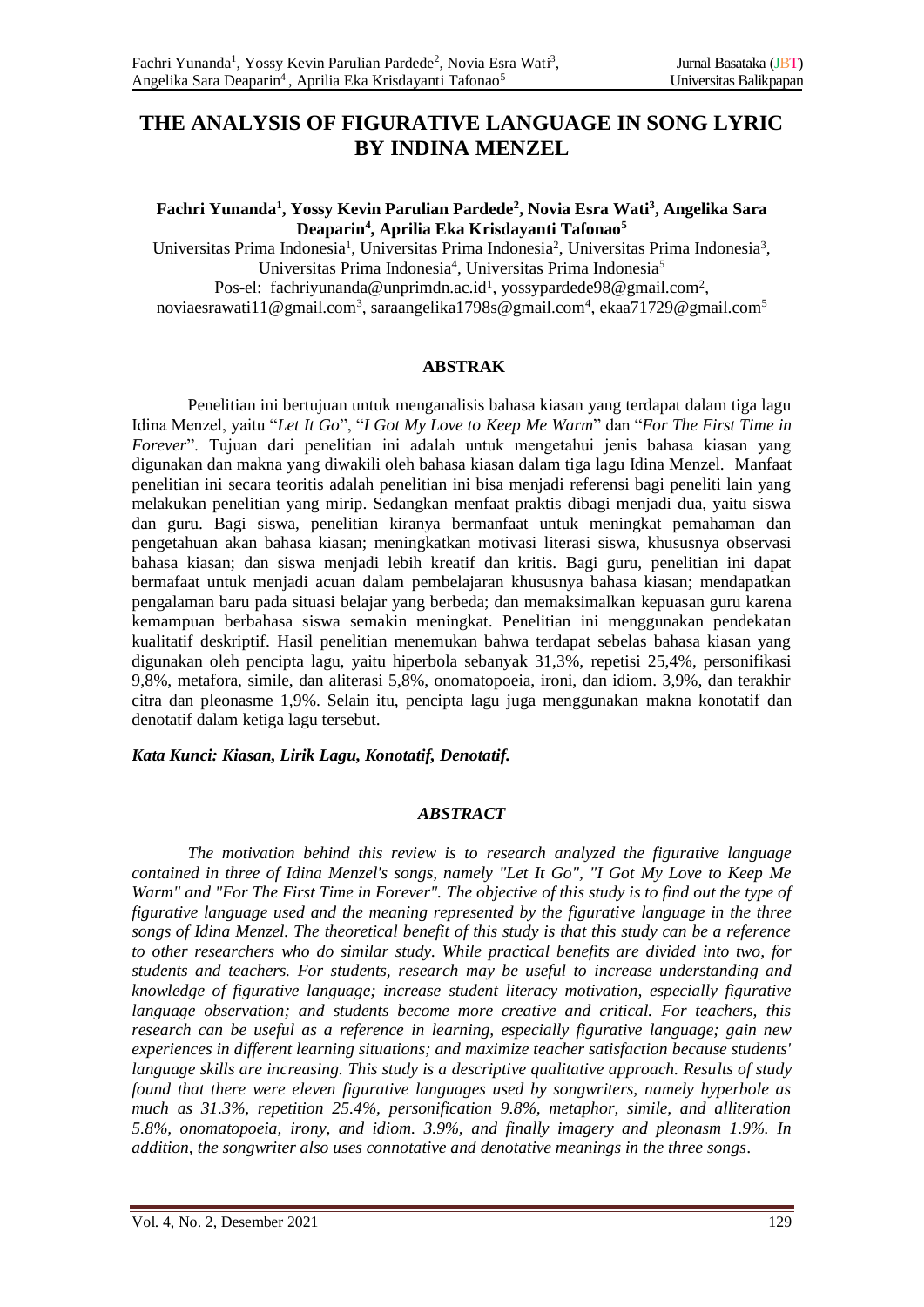#### *Keywords: Figurative Language, Song Lyrics, Connotative, Denotative.*

### **1. INTRODUCTION**

The song is an art through text that can be sung and accompanied by music. A song is an artistic creations related to vocal types, by linking melodies (Moeliono, 2003). A song is created by a songwriter to deliver the message or meaning the writer wants to say. In a song, a songwriter is like talking to the listener in various messages that he wants to convey, it can be attachment for others, government to relationships with other people (Hariyanto, 2017, p. 47). The writer of the song hopes that listeners can receive and understand the message through his song.

In songwriting, usually, the songwriter gives a unique color or impression to the listener. One of them is figurative language in song lyrics. Bonvillain (2003) says that the study of linguistics, specific words and expressions, reveals a person's ideas, beliefs and traits that are important to humans. According to Ibrahim, et al (2019, p. 119), Figurative language becomes necessary in song lyrics because songwriters can convey messages that show the beauty and uniqueness of the song to people who hear or read it. Looks or sounds like poetry uttered with a series of song structures and accompanied by music (Suka, Ginting; Jeremia, 2019). It will make the song will have a different yet unique meaning if translated and the hearer more attracted to hearing or reading that song.

If the listener is interested in a song, the listener will learn the vocabulary contained in the song. According to Ifadah (2012, p. 364), humans unconsciously store parts of the song in their brain. humans unconsciously store parts of the song in their brain. So that they often repeat,

imitating a small part of the song they have just heard. That's why, to improve students' English skills, songs can be used as a learning medium. Students can repeat the songs they hear and learn words that they do not know. The new vocabulary becomes easier to remember and can be used in appropriate situations. In addition, students can imitate the pronunciation and intonation of the words in the song. Thus, students' speaking and listening skills can improve.

However, the figurative language found in song lyrics can give listeners misunderstandings. Moreover, students sometimes literally translate words or sentences that contain figurative language. This misunderstanding can make the meaning or message in the song not conveyed properly to the listener. That's why the researcher hopes that this study can increase the interest and insight of listeners (such as students) about figurative language, especially those used in songs. So listeners or readers can enjoy the song while capturing the meaning expected by the songwriter. In addition, other researchers who are working on the same interest can use this research as a reference.

There have been many studies that have observed figurative language in songs, one of which is Ibrahim, et al (2019) research with the title: The Analysis of Figurative Language in "Endless Love" Song Lyric. The method used to investigate the lyric song is a descriptive method with a pure structuralism approach. Researchers get results as follows, repetition 36%, hyperbole 32%, metaphor 12%, pleonasm 8%, personification 4%, dispersonification 4%, and onomatopoeia 4%, accompanied by connotative and denotative meaning (Ibrahim et al., 2019, p. 130). These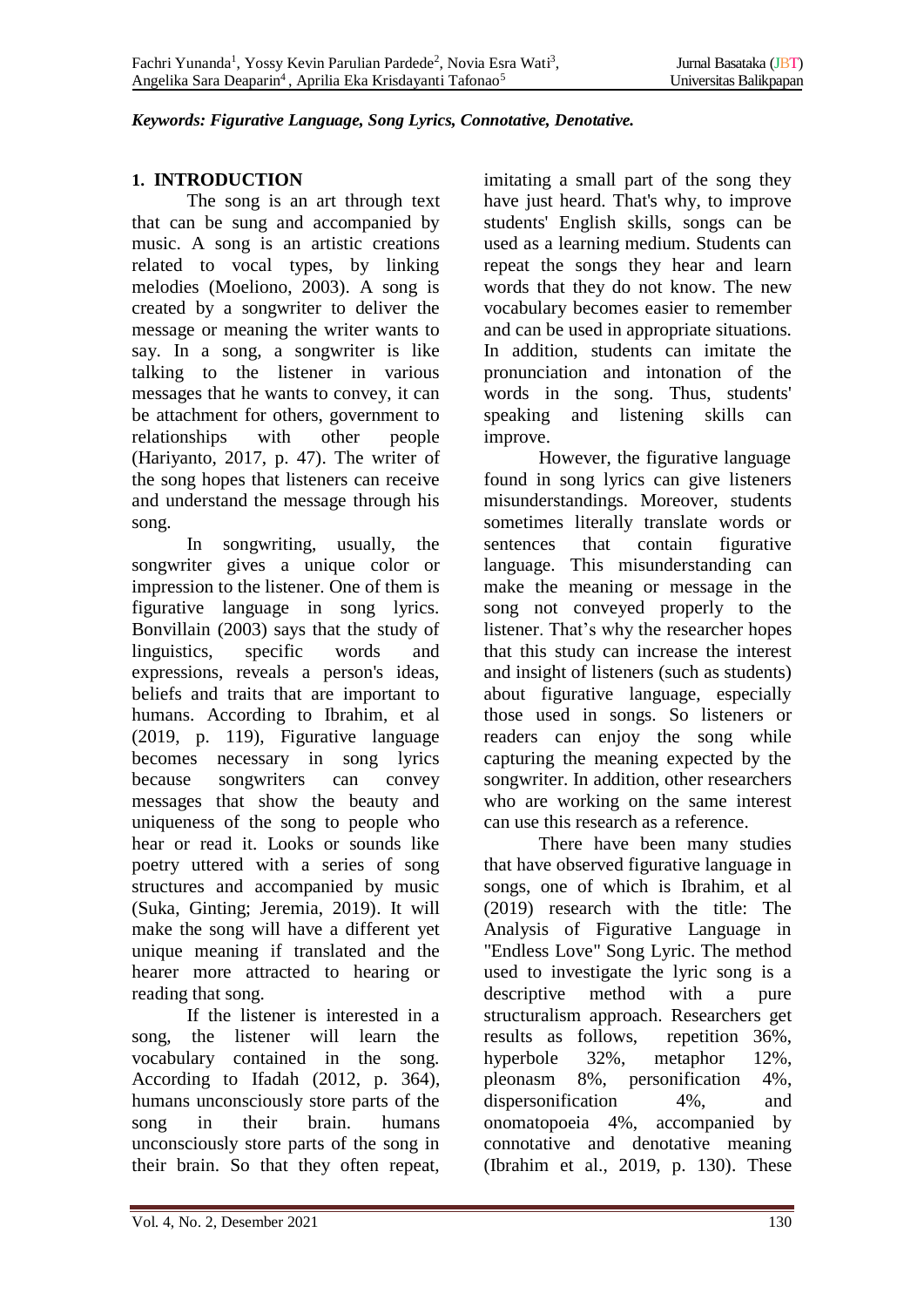results indicate that repetition is more dominant in the song "Endless Love".

This study has the title "The Analysis Of Figurative Language In Three Idina Menzel's Song Lyrics". The three songs that will be observed in this research are 'Let It Go', 'I Got My Love To Keep Me Warm, and 'For The First Time in Forever. The three songs have never been studied in terms of analyzing figurative language. The researcher also found that the three songs have many figurative languages to study.

## **2. RESEARCH METHOD**

Every research is generally analyzed using the right method or approach. The approach applied in this research is the descriptive qualitative method. According to Listiani (2015), descriptive analysis is a procedure that is described to investigate with the right method to portray an area/location, fact, and feature of the population systematically, factually, and properly. This approach is applied because this study will analyze the entire text lyrics of Idina Menzel's song to find the figurative language used. The songs that will be observed include 'Let It Go', 'I Got My Love To Keep Me Warm, and 'For The First Time in Forever.

The subjects in this study were three song lyrics by Idina Menzel, namely 'Let It Go' , 'I Got My Love To Keep Me Warm', and 'For The First Time in Forever'.

The primary instrument in this qualitative study is the human researcher to collect and analyze the data. According to Hariyanto (2017, p. 49), Human is the main instrument in the qualitative method to understand the meaning of events that humans receive through the people around them. Researchers directly examine the text obtained through the website *[https://genius.com](https://genius.com/)*[/,](https://genius.com/) because this website has uploaded various song lyrics up to music knowledge globally.

In collecting data, the researcher did the first time quoting the song's lyrics entitled "'Let It Go', 'I Got My Love To Keep Me Warm, and 'For The First Time in Forever' via the website *[https://genius.com](https://genius.com/)*[/.](https://genius.com/) The reason the researcher quoted the song lyrics was that the researcher wanted to find the figurative meaning implied in the song lyrics. Then, the researcher listened to the song and also read the entire lyrics. Next, the researcher identifies the types of figurative language found in the song lyrics and then makes specific notes as data. Finally, the researchers conducted data analysis.

In this study, each verse that has been collected by the researcher is immediately classified into the types of figurative language. The researcher also analyzed the connotation and denotation meaning of the three songs. Then, the researcher analyzed and explained the meaning of the song. To further support the explanation of the meaning of the data, researchers also looked at the background of making lyrics through relevant sources such as articles. After that, the researcher will determine the highest number of each type of figurative language used by the songwriter in the form of a percent. After finding the highest number, the researcher concludes.

According to Hulu, et al (2021, p. 321) As for the way researchers change the amount of figurative language into percent as follows:

#### $x=\frac{f}{x}$  $\frac{1}{n} \times 100\%$

Where:

- $X =$  percentage of the obtained figurative language
- $F =$  Frequency of each type of figurative language
- $N =$  The total number of all figurative language

According to Sugiyono (in (Mari'fah, 2014)), validity is a 'degree of accuracy' between information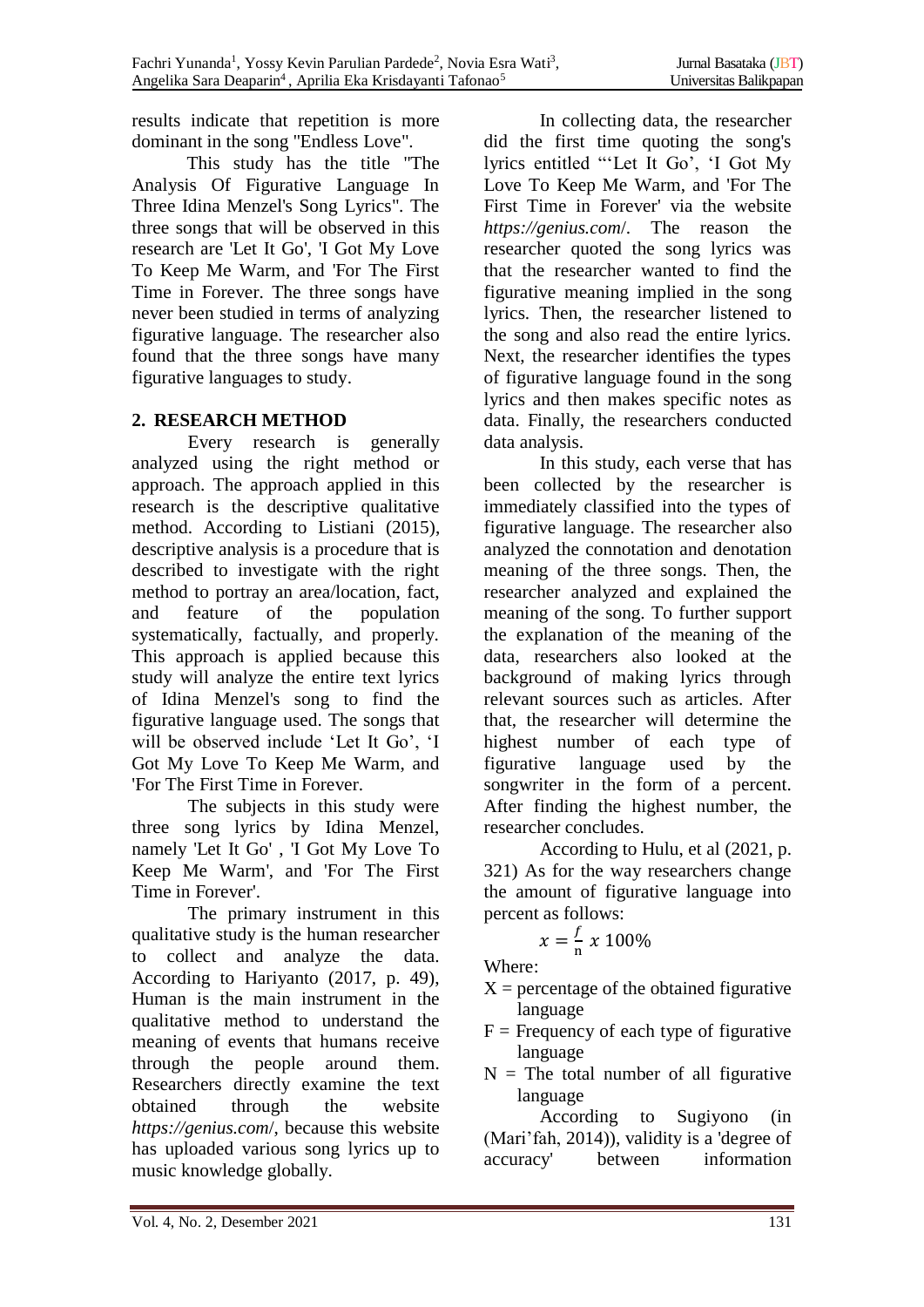originating from the object of study and the information reported by the research team. The validity used in the study is the triangulation technique. The triangulation technique is the examination of data from various sources in various ways and times (in (Mari'fah, 2014)). Meanwhile, according to H.B, Sutopo (2006) triangulation technique consists of several techniques, including: Data Triangulation, Researcher Triangulation, Methodological Triangulation, Theoretical Triangulation.

The triangulation technique used by researchers is a data triangulation technique which is also known as source triangulation. This technique is done by collecting data by trying to use various existing sources (H.B, 2006, p. 93) through text data and data collected from various sources that explain the figurative language in three Idina Menzel song lyrics.

### **3. RESULT AND DISCUSSION Result**

The analysis data shows figurative language and meaning found from song lyrics Let It Go, I Got My Love To Keep Me Warm, and For The First Time in Forever by Idina Menzel.

The table below shows the figurative language used in the song lyric.

#### **Table 1. Lyric 'Let It Go' (Genius, 2013) and Kinds of Figurative Language**

| Language       |                                                              |                                           |
|----------------|--------------------------------------------------------------|-------------------------------------------|
| N <sub>0</sub> | Lyric                                                        | Kinds of<br><b>Figurative</b><br>Language |
| 1              | The snow<br>glows white<br>on the<br>mountain<br>tonight     | Hyperbole                                 |
| $\overline{2}$ | A kingdom of<br>isolation                                    | Metaphor                                  |
| 3              | The wind is<br>howling like<br>this swirling<br>storm inside | Onomatopoeia,<br>simile                   |

| $\overline{4}$ | Couldn't keep<br>it in, heaven<br>knows I've<br>tried                    | Hyperbole         |
|----------------|--------------------------------------------------------------------------|-------------------|
| 5              | Don't let them<br>in, don't let<br>them see                              | Repetition        |
| 6              | Conceal, don't<br>feel, don't let<br>them know                           | Repetition        |
| 7              | Well, now<br>they know                                                   | Irony             |
| 8              | Let it go, let it<br>go                                                  | Idiom, repetition |
| 9              | Let the storm<br>rage on                                                 | Personification   |
| 10.            | The cold never<br>bothered me<br>anyway                                  | Personification   |
| 11.            | It's funny how<br>some distance<br>makes<br>everything<br>seem small     | Hyperbole         |
| 12             | And the fears<br>that once<br>controlled me<br>can't get to me<br>at all | Personification   |
| 13             | No right, no<br>wrong, no<br>rules for me                                | Repetition        |
| 14             | I am one with<br>the wind and<br>skv                                     | Metaphor          |
| 15             | Here I stand<br>and here I stay                                          | Repetition        |
| 16             | My power<br>flurries<br>through the air<br>into the<br>ground            | Hyperbole         |
| 17             | My soul is<br>spiraling in<br>frozen fractals<br>all around              | Hyperbole         |
| 18             | And one<br>thought<br>crystallizes<br>like an icy<br>blast               | Hyperbole, simile |
| 19             | I'm never<br>going back,<br>the past is in                               | Repetition        |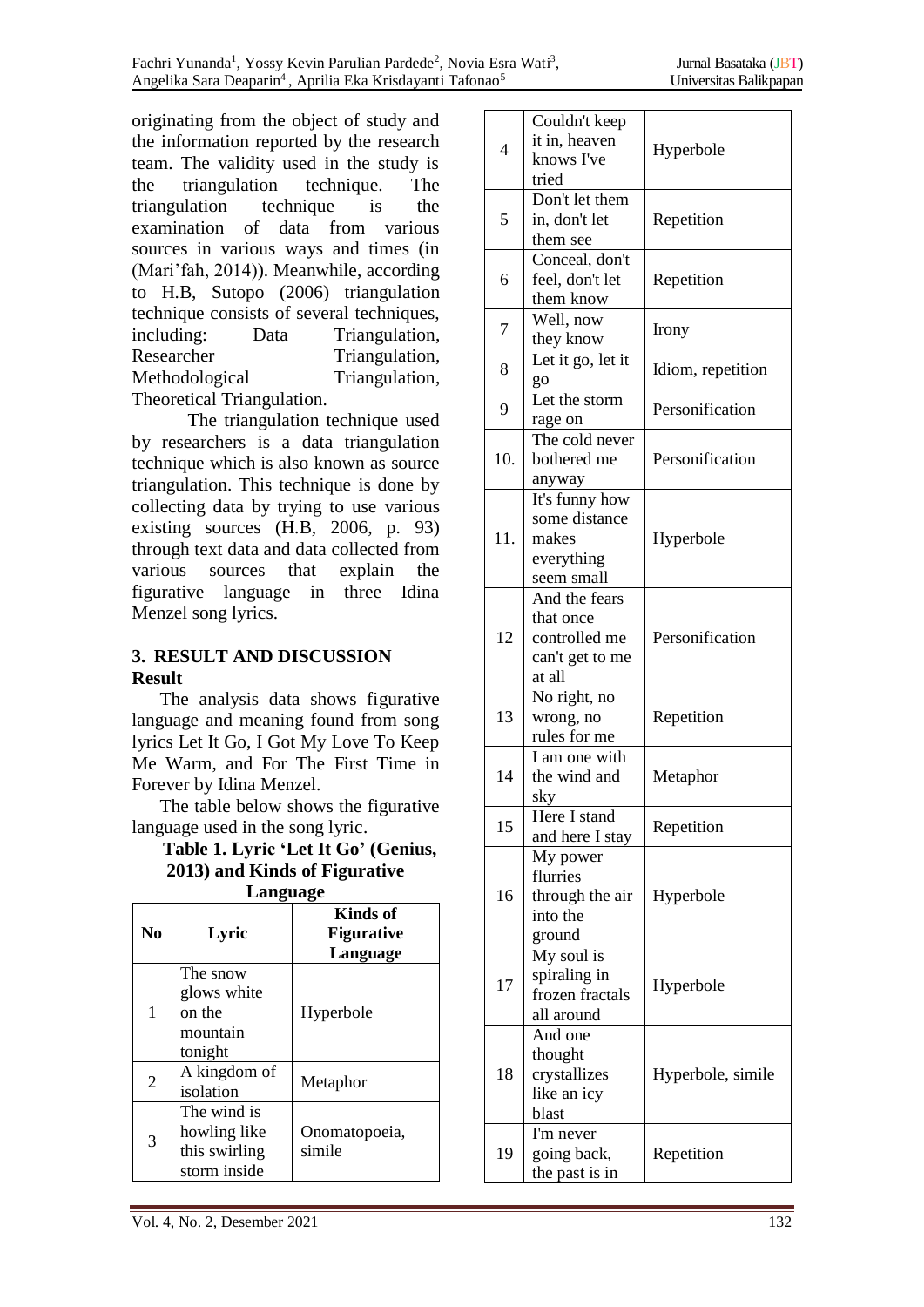|    | the past                                    |           |
|----|---------------------------------------------|-----------|
| 20 | When I'll rise<br>like the break<br>of dawn | Simile    |
| 21 | That perfect<br>girl is gone                | Hyperbole |
| 22 | Here I stand in<br>the light of<br>da       | Hyperbole |

#### **Table 2. Lyric 'I Got My Love to Keep Me Warm' (Genius, 2019) and Kinds of Figurative Language**

| ui rīgui atrvē Language |              |                   |  |
|-------------------------|--------------|-------------------|--|
|                         |              | <b>Kinds</b> of   |  |
| N <sub>0</sub>          | Lyric        | <b>Figurative</b> |  |
|                         |              | Language          |  |
|                         | The snow     |                   |  |
|                         | is snowing   |                   |  |
| $\mathbf{1}$            | the<br>and   | Onomatopoeia      |  |
|                         | wind it is   |                   |  |
|                         | blowing      |                   |  |
|                         | But I can    |                   |  |
| $\overline{c}$          | weather      | Hyperbole         |  |
|                         | the storm    |                   |  |
|                         | I've<br>got  |                   |  |
| 3                       | my love to   | Personification   |  |
|                         | keep<br>me   |                   |  |
|                         | warm         |                   |  |
| $\overline{4}$          | Just watch   |                   |  |
|                         | the icicles  | Imagery           |  |
|                         | form         |                   |  |
|                         | Off with     |                   |  |
|                         | my           |                   |  |
| 5                       | overcoat     | Repetition        |  |
|                         | Off with     |                   |  |
|                         | my gloves    |                   |  |
|                         | Who needs    |                   |  |
|                         | an           |                   |  |
|                         | overcoat     |                   |  |
| 6                       | I'm          | Hyperbole         |  |
|                         | burning      |                   |  |
|                         | with love    |                   |  |
|                         | My heart's   |                   |  |
|                         | on fire and  |                   |  |
|                         | the flame    | Hyperbole         |  |
|                         | grows        |                   |  |
|                         | higher       |                   |  |
| 8                       | The<br>flame |                   |  |
|                         | just leaps   | Personification   |  |
|                         | higher       |                   |  |
|                         |              |                   |  |

### **Table 3. Lyric 'For The First Time in Forever' (Genius, 2020) and Kinds of Figurative Language**

|                |                 | <b>Kinds</b> of   |
|----------------|-----------------|-------------------|
| N <sub>0</sub> | Lyric           | <b>Figurative</b> |
|                |                 | Language          |
| $\mathbf{1}$   | Who knew        |                   |
|                | we owned        |                   |
|                | eight           | Hyperbole         |
|                | thousand        |                   |
|                | salad plates?   |                   |
|                | Why have a      |                   |
| $\overline{2}$ | ballroom        | Irony             |
|                | with<br>no      |                   |
|                | balls?          |                   |
|                | There'll be     |                   |
| 3              | actual<br>real  | Pleonasm          |
|                | live people     |                   |
|                | for<br>'Cause   |                   |
| 4              | the first time  | Alliteration      |
|                | in forever      |                   |
|                | There'll<br>be  |                   |
| 5              | music,          | Repetition        |
|                | there'll<br>be  |                   |
|                | light           |                   |
|                | For the first   |                   |
| 6              | time<br>in      | Alliteration      |
|                | forever         |                   |
|                | T11<br>be       |                   |
| 7              | dancing         | Hyperbole         |
|                | through<br>the  |                   |
|                | night           |                   |
|                | 'Cause for      |                   |
| 8              | the first time  | Alliteration      |
|                | in forever      |                   |
|                | The<br>picture  |                   |
| 9              | of              | Metaphor          |
|                | sophisticated   |                   |
|                | grace           |                   |
|                | L<br>wanna      |                   |
|                | stuff<br>some   | Idiom             |
| 10             | chocolate<br>in |                   |
|                | my face         |                   |
|                | But then we     |                   |
| 11             | laugh<br>and    | Hyperbole         |
|                | talk<br>all     |                   |
|                | evening         |                   |
| 12             | There'll<br>be  | Hyperbole,        |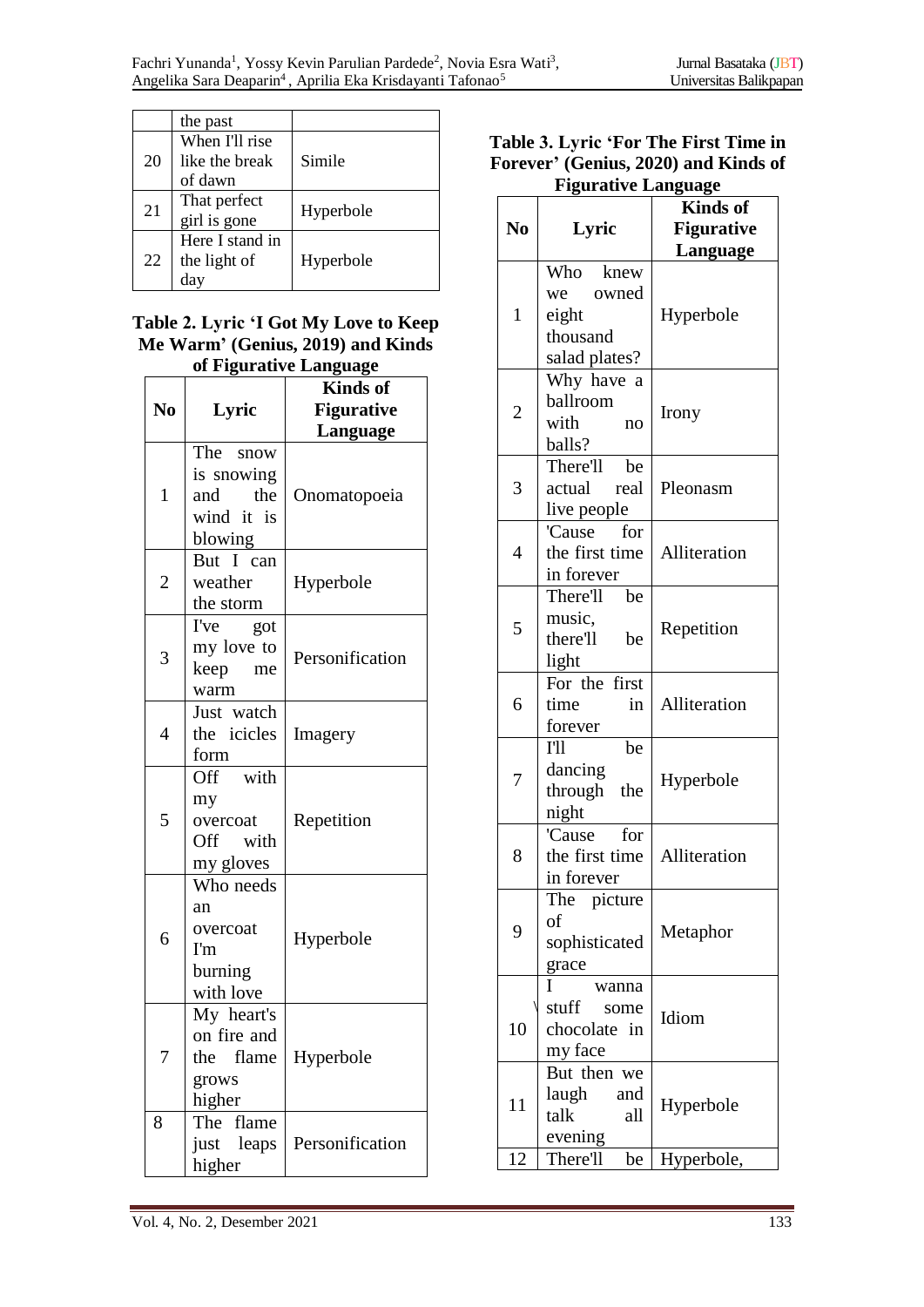|    | magic,<br>there'll<br>be<br>fun                             | Repetition               |
|----|-------------------------------------------------------------|--------------------------|
| 13 | Don't<br>let<br>them<br>in,<br>don't<br>let<br>them see     | Repetition               |
| 14 | But it's only<br>for today<br>It's only for<br>today        | Repetition               |
| 15 | It's agony to<br>wait<br>It's agony to<br>wait              | Repetition,<br>Hyperbole |
| 16 | Conceal,<br>don't feel,<br>don't<br><b>let</b><br>them know | Repetition               |

### **Discussion**

In the discussion phase, researchers will explain the application of figuratively used by the author and describe the values that the author will convey to the reader. The researcher will demonstrate a number of data from several types of figurative languages used by the author.

# **"Let It Go"**

Here, the researcher describes and explains some of the data that uses figurative language in the song "Let It Go". Because this song adapts the lyrics exactly to the scene in the Frozen (2013) movie, the researcher will explain the meaning that is closely related to the Frozen (2013) movie scene and then give the overall meaning that the author wants to express to his readers.

1. The snow glows white on the mountain tonight

The figurative language used by the researcher is hyperbole because the author gives an overstatement on snow that can glow white. The meaning of shining that the author wants to convey can be understood if it is followed by the second line, namely "Not a footprint to be seen". These two lines illustrate the situation in Elsa's character (Idina Menzel as voice-actress) at that time. Elsa was sad and lonely so she could only see the snow around her. She noticed it because her footprints were nowhere to be seen.

2. A kingdom of isolation

The metaphor is found in this line of the song because the author illustrates the mountain as representing a kingdom. The interesting thing about this line is that when Elsa's character sings the part "A kingdom of isolation", Elsa puts special emphasis on the word isolation so that it sounds ice(solation) (Genius, 2013). Elsa at that time isolated herself away from the kingdom of Arendelle built her castle with her magic and became a 'queen' for herself.

3. 'The wind is howling like this swirling storm inside'

Onomatopoeia is found during this line as a result of it makes the reader will imagine the wind delineated within the song processing violently. there's additionally a figure of speech during this line, particularly "like this whirling storm inside" as a result of it provides the equivalent of howling wind as a whirling storm. we all know that Elsa's character is gloomy and lonely as a result of she has got to isolate herself aloof from her 'home'. The atmosphere was amplified by the incidental cyclone accompanying it was akin to her heart raging like a swirling storm.

4. 'Don't let them in, don't let them see'

"Don't let them in, don't let them see" is a form of figurative language repetition. this line is a picture of Elsa's expectations. Elsa has been repeating those words since she was little because she is afraid of hurting the people who are precious to her, namely Anna and also the people of Arendlle. She must remember the sentence well so that she will act as a "good girl" as his oldsters suggested him and not hurt anyone. This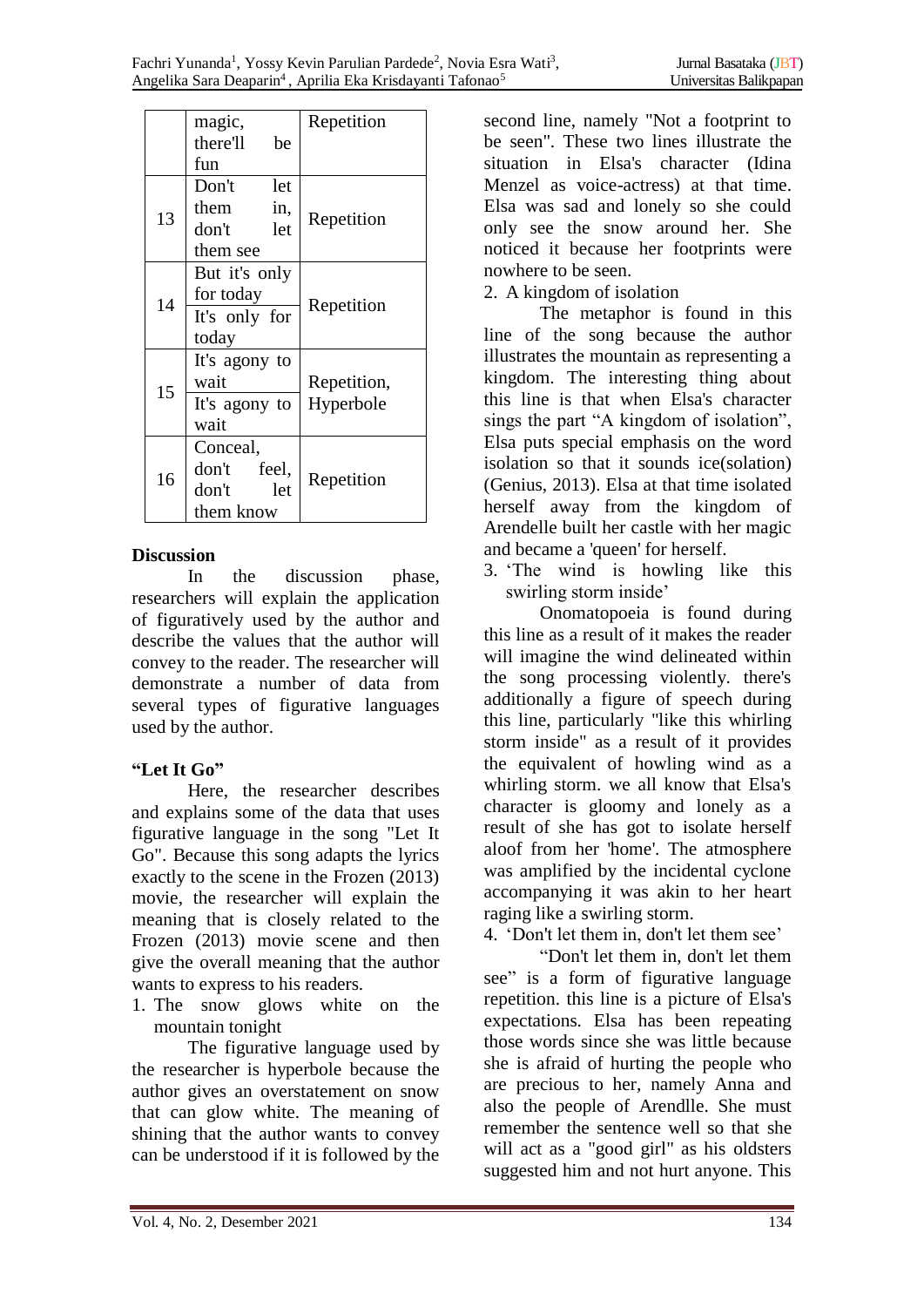line additionally reminds the explanation why Elsa ne'er open the door for anna. Elsa once accidentally hurt anna as a little. For Anna's sake, her reminiscences of the incident in addition because the memory of Elsa's power were erased. Elsa finally locks herself in her area so that anna ne'er enters and finds out that she has powers.

5. Well, now they know.

The researcher found that this line is a figurative language irony. The reason is that Elsa's expectation expressed in the previous line is contrary to reality. The people of Arendelle and Anna have learned of Elsa's ice magic. This line is displayed by Elsa with a disappointed and resigned expression to reality while throwing away the gloves she usually uses to hide her magic.

6. Let it go, let it go

In this sentence, the author uses figurative language idiom and repetition. The meaning of letting it go is to forget or ignore something (Merriam-Webster, n.d.). This idiom is repeated by the author to emphasize how Elsa allows the harsh reality she has experienced which has been implied since the beginning of the song. She could no longer endure the magic she had long ago, turned away at this moment, and didn't care about the judgment of those who called him a dangerous monster.

7. Let the storm rage on

The author uses personification figurative language in this line. The author seems to liken the storm that can rage like humans. Elsa is a person who has ice magic. The storm here is described as his passionate strength because she has been hidden for so long and is finally free to release him.

8. When I'll rise like the break of dawn

In the line "...I'll rise like the break of dawn" there is simile figurative language because the author gives a resemblance to how someone rises like the dawn. When these lyrics are sung, Elsa transforms her dress design into a

design like an ice queen. This symbolizes that she will also transform into a new person, namely Elsa who has the power of ice. like dawn after night, Elsa will also rise from her past.

Overall, this song illustrates that sometimes strengths and weaknesses have subtle differences. Strengths can be weaknesses, while weaknesses can become strengths. Therefore, it is important to accept these two things by forgiving one's failures, not imposing what cannot be changed, exploring existing potential, and daring to express oneself even if it is not following the views of others.

# **"I Got My Love to Keep Me Warm"**

 Here, the researcher describes and explains some of the data that uses figurative language in the song "I Got My Love to Keep Me Warm". The researcher also explained the implied meaning of the song.

1. The snow is snowing and the wind it is blowing

The researcher finds that the figurative language used by the writer in this line is onomatopoeia. The author seems to describe the original sound of the object in question, in this case, the sound of snow falling and the sound of the wind blowing. In this line, in the video clip, Idina Menzel is holding an object like fire, while the person beside her freezes into a statue. This shows that it is the snow and wind that freezes them. While Idina Menzel did not, because of the fire object.

This song was released together with Idina Menzel's music album entitled Christmas: A Season of Love, so it is not surprising that the lyrics of the song are closely related to snow and wind (storm) because Christmas is often synonymous with these things.

The snow and wind that are combined in the lyrics can describe the storms of life, such as problems, bad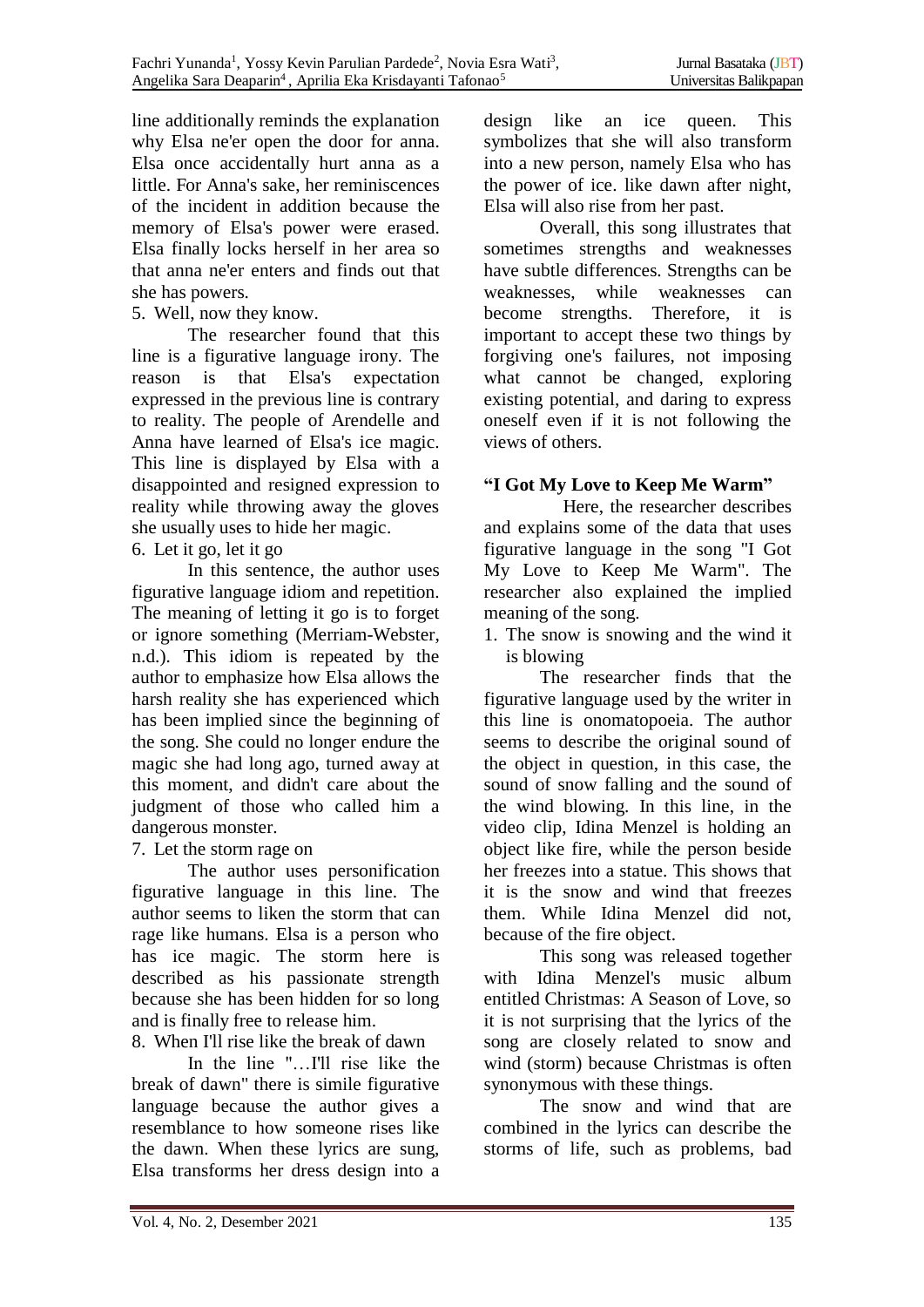events, or unpleasant events that happen to someone.

## 2. But I can weather the storm

In the next line, the writer uses hyperbole figurative language, because "weather" has the meaning of the ability to overcome or endure so that it gives the impression of exaggerating the literal meaning of the sentence. "storm" as explained in the previous lyric (number 1), describes the problems of life that make a person chaotic, messy and gloomy. However, Idina Menzel said that these things can be overcome or faced. While the people around Idina Menzel don't seem to be able to get through it, so they are 'frozen' in the chaos of life's problems.

3. I've got my love to keep me warm

This line shows that the author uses personification figurative language, which likens an inanimate object as if it were carrying out human activities or traits. These lyrics are the reason why Idina Menzel can overcome the 'storm' of her life, namely the existence of love in her. Love has a fairly broad meaning, such as a form of attention, passion, kindness to sacrifice. Love can't give warmth in theory, but it's feelings and souls that feel it, both for the giver and the recipient of love. Therefore, in the video clip, Idina Menzel shares "fire" (which means love) with those frozen around her. After that, they all smiled, rejoiced, and danced together with Idina. 4. Just watch the icicles form

The author uses imagery figurative language in this lyric, because of the sense of sight involved so that listeners can imagine what the author is saying. Icicles are a form of ice formed from droplets that flow and then freeze. Just as ice is a picture of life's problems, so problems are formed from small things that we may see as trivial or not problematic for us but are not good to ignore.

5. Off with my overcoat Off with my gloves

The author uses figurative language in the lyrics "Off with my overcoat Off with my gloves" is repetition because of the repetition of the phrase in the sentence, namely "off with my ...". The author emphasizes that because of the love that warms him, he no longer needs to use coats and gloves. When we have love, sometimes we have enough. The love in question may come from people who are valuable to us, the kindness we pass on to others, or love for the job, hobby we are currently doing, etc.

## **"For the First Time in Forever"**

Here, the researcher describes and explains some of the data that uses figurative language in the song "For the First Time in Forever". This song is sung to match the lyrics exactly to the scene in the movie Frozen (2013). Therefore, the researcher will explain the meaning that is closely related to the Frozen (2013) movie scene and then give the overall meaning that the author wants to convey to his readers.

1. Who knew we owned eight thousand salad plates?

In this line, the writer uses hyperbole, because the writer gives an exaggerated impression that there are eight thousand salad plates, but does not know whether there are eight thousand or not. These lyrics illustrate that Anna and Elsa (Idina Menzel as voice-actress) do not have any long-term relationship with anyone other than those in the palace. So when Anna performed these lyrics, Anna, who was very excited to start the coronation party, was still not used to such a luxurious scene even though she was a royal child.

2. Why have a ballroom with no balls?

The researcher found that this statement uses irony figurative language because a dance hall should be used for dancing, but this sentence gives the opposite reality. This line of the song reveals that during Anna and Elsa's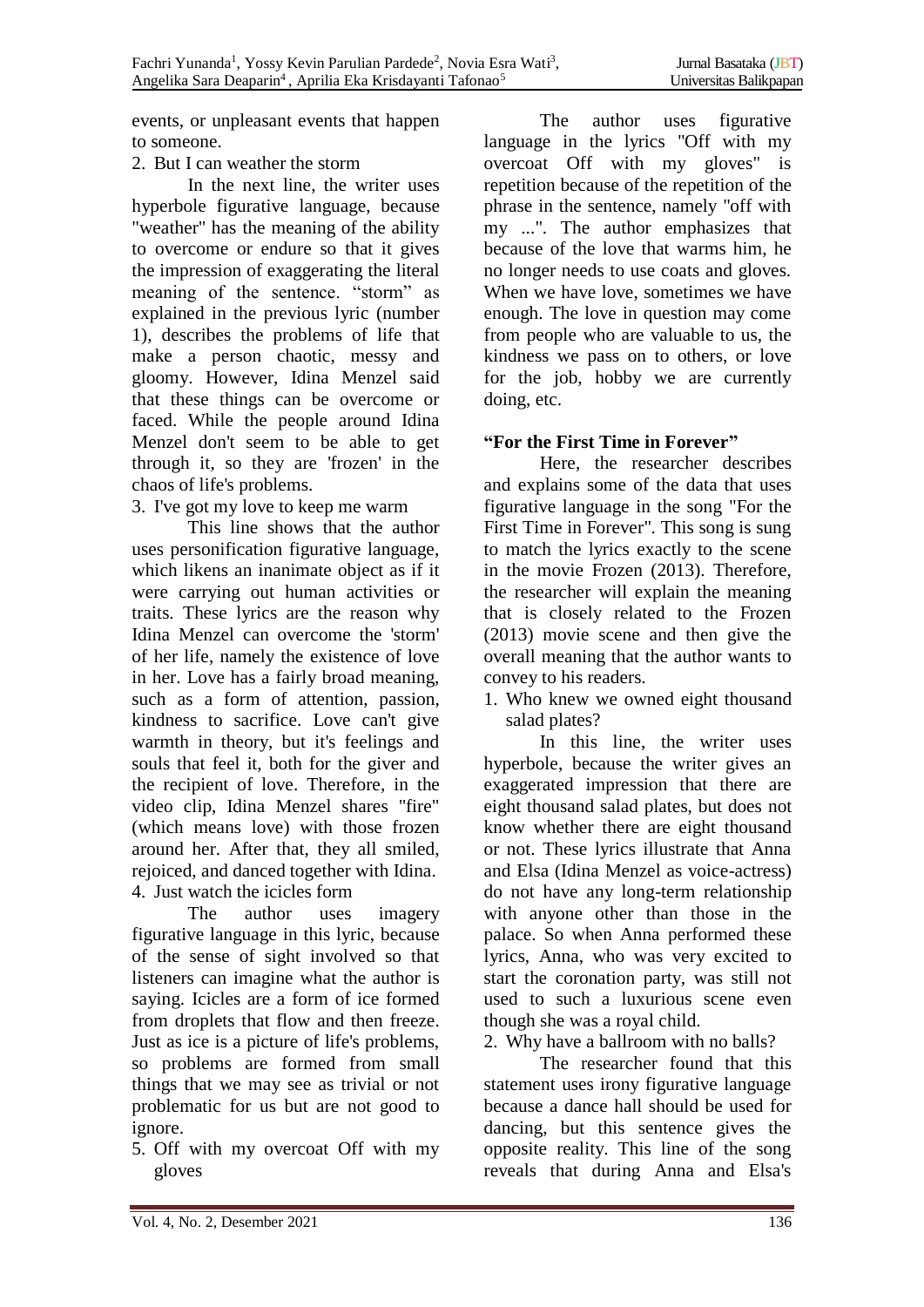isolation, there was no party at all. No party, no dancing.

3. There'll be actual real live people

Pleonasm is found in this line of the song. The author adds information that does not need to be added, namely actual and real-live, both have the same meaning. Anna is by nature a very energetic person, but because of the years of isolation and Elsa who shut herself off from her, she has no one to talk to. She was certainly lonely and alone. But with the coronation party, she was able to meet a lot of new people.

4. 'Cause for the first time in forever

In the sentence "…for the first time in forever", the writer uses alliteration figurative language, because of the repetition of the same consonant sound in several words. This lyric has the meaning that Elsa's coronation day is the first day for Anna to interact and party with many people after the palace was closed for several years.

5. There'll be music, there'll be light

In this line, the researcher finds that the figurative language used is repetition, because there is the repetition of words in one sentence, namely "there'll ..". This sentence reinforces how Anna felt when the coronation day arrived. He is very excited and happy. The "music" in question is a dance party that will be held in their kingdom. While the "light" here is not bright literally, but the atmosphere changes from a very gloomy and lonely atmosphere to one that is cheerful and pleasant.

Overall, this song illustrates that isolating oneself (whether done by others or oneself) is not good for one's social and mental development. Anna in the song "For the First Time in Forever" may look upbeat and cheerful, but it's clear that every lyric in this song expresses her loneliness and doesn't know anything outside of her palace. Meanwhile, Elsa is tormented by having to keep her magic a secret and is constantly haunted by the fear that her magic will be discovered. Even though it's for the good of both of them, excessive self-isolation is also not the right choice.

This song describes how life has a different side to each person. Some are happy, some are sad. Some have failed. There is also a feeling of victory, and so on. Life is like that. However, this is not always the case, if there is effort, hope, and the will to face life

At this stage, the researcher also determines the highest number of each figurative language. The following is the total percentage of figurative language types found.

# **4. CONCLUSION**

Based on the results of research in finding figurative language in Idina Menzel's songs, namely "Let It Go", "I Got My Love to Keep Me Warm" and "For The First Time in Forever", there are eleven (11) figurative languages used by the songwriters. , namely hyperbole as much as 31.3%, repetition 25.4%, personification 9.8%, metaphor, simile and alliteration 5.8%, onomatopoeia, irony and idiom 3.9%, and finally imagery and pleonasm 1.9%. The figurative language of hyperbole tends to be used the most in Idina Menzel's songs to give a strong impression or emphasis on something by exaggerating the statement so that it adds to the influence of the statement. The lyrics of these three songs, they have denotative and connotative meanings so that they strengthen the message the author wants to convey and make these three songs memorable for the readers.

For students of English education, it is important to learn the figurative language contained in songs because apart from being able to increase vocabulary, they can understand the broader meaning of a song. Students can follow the instructions used by researchers to analyze figurative language. For teachers, analyzing